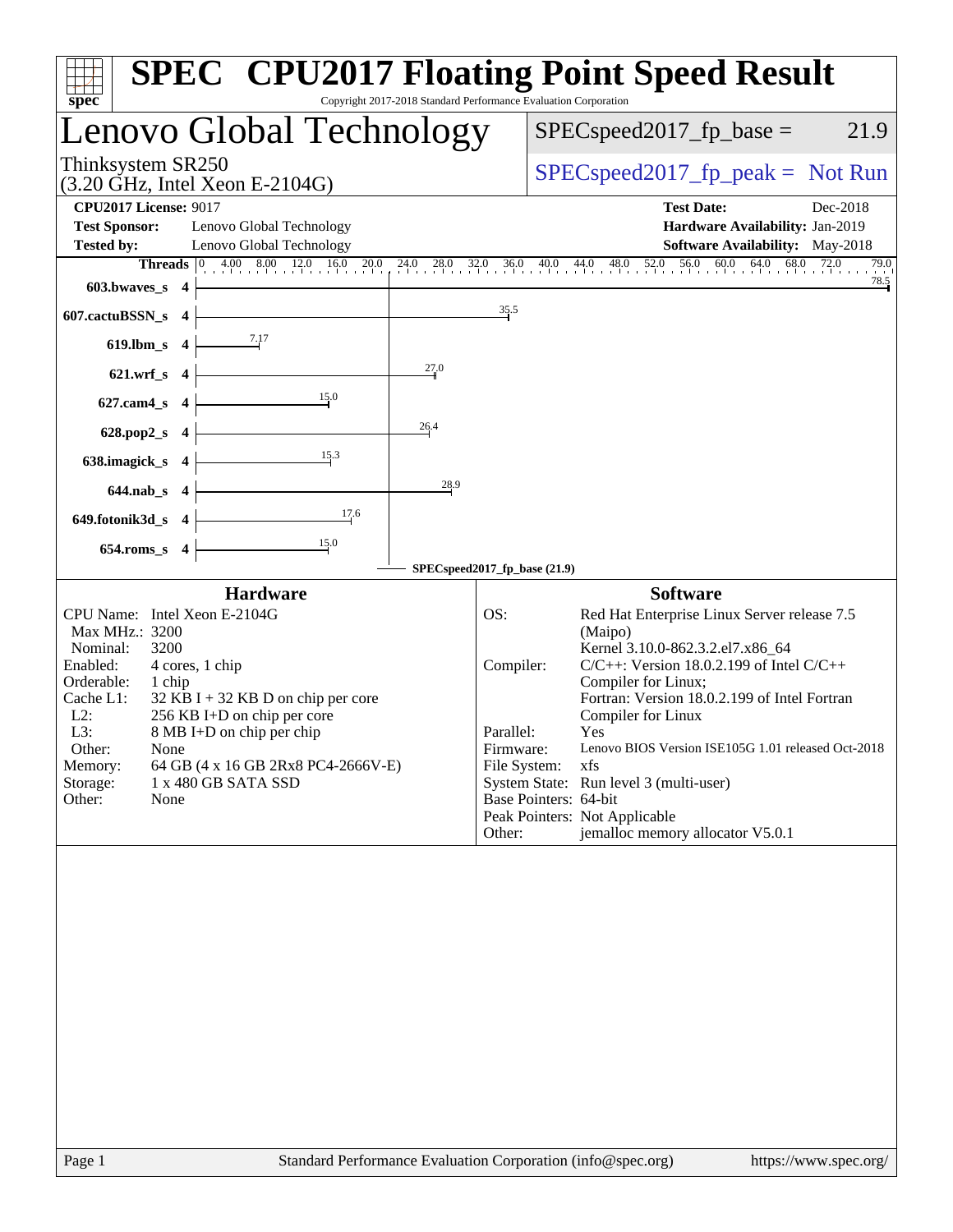

### **[SPEC CPU2017 Floating Point Speed Result](http://www.spec.org/auto/cpu2017/Docs/result-fields.html#SPECCPU2017FloatingPointSpeedResult)** Copyright 2017-2018 Standard Performance Evaluation Corporation

### Lenovo Global Technology

(3.20 GHz, Intel Xeon E-2104G)

Thinksystem SR250  $SPEC speed2017$  [p\_peak = Not Run  $SPEC speed2017_fp\_base = 21.9$ 

**[Test Sponsor:](http://www.spec.org/auto/cpu2017/Docs/result-fields.html#TestSponsor)** Lenovo Global Technology **[Hardware Availability:](http://www.spec.org/auto/cpu2017/Docs/result-fields.html#HardwareAvailability)** Jan-2019 **[Tested by:](http://www.spec.org/auto/cpu2017/Docs/result-fields.html#Testedby)** Lenovo Global Technology **[Software Availability:](http://www.spec.org/auto/cpu2017/Docs/result-fields.html#SoftwareAvailability)** May-2018

**[CPU2017 License:](http://www.spec.org/auto/cpu2017/Docs/result-fields.html#CPU2017License)** 9017 **[Test Date:](http://www.spec.org/auto/cpu2017/Docs/result-fields.html#TestDate)** Dec-2018

### **[Results Table](http://www.spec.org/auto/cpu2017/Docs/result-fields.html#ResultsTable)**

|                                    | <b>Base</b>                |                |                |                | <b>Peak</b> |                |       |                |                |              |                |              |                |              |
|------------------------------------|----------------------------|----------------|----------------|----------------|-------------|----------------|-------|----------------|----------------|--------------|----------------|--------------|----------------|--------------|
| <b>Benchmark</b>                   | <b>Threads</b>             | <b>Seconds</b> | Ratio          | <b>Seconds</b> | Ratio       | <b>Seconds</b> | Ratio | <b>Threads</b> | <b>Seconds</b> | <b>Ratio</b> | <b>Seconds</b> | <b>Ratio</b> | <b>Seconds</b> | <b>Ratio</b> |
| $603.bwaves$ s                     | 4                          | 752            | 78.4           | 752            | 78.5        | 751            | 78.6  |                |                |              |                |              |                |              |
| 607.cactuBSSN s                    | 4                          | 470            | 35.5           | 470            | 35.5        | 471            | 35.4  |                |                |              |                |              |                |              |
| $619.$ lbm s                       | 4                          | 730            | 7.18           | 731            | 7.16        | 731            | 7.17  |                |                |              |                |              |                |              |
| $621.wrf$ s                        | 4                          | 489            | 27.0           | 486            | 27.2        | 491            | 27.0  |                |                |              |                |              |                |              |
| $627$ .cam $4 \text{ s}$           |                            | 590            | 15.0           | 591            | 15.0        | 591            | 15.0  |                |                |              |                |              |                |              |
| $628.pop2_s$                       | 4                          | 450            | 26.4           | 450            | 26.4        | 450            | 26.4  |                |                |              |                |              |                |              |
| 638.imagick_s                      |                            | 945            | 15.3           | 945            | 15.3        | 946            | 15.2  |                |                |              |                |              |                |              |
| $644$ .nab s                       | 4                          | 604            | 28.9           | 604            | 28.9        | 604            | 28.9  |                |                |              |                |              |                |              |
| 649.fotonik3d s                    | 4                          | 518            | 17.6           | 519            | 17.6        | 519            | 17.6  |                |                |              |                |              |                |              |
| $654$ .roms_s                      | 4                          | 1049           | 15.0           | 1051           | 15.0        | 1050           | 15.0  |                |                |              |                |              |                |              |
| $SPEC speed2017$ fp base =<br>21.9 |                            |                |                |                |             |                |       |                |                |              |                |              |                |              |
|                                    | $SPECspeed2017_fp\_peak =$ |                | <b>Not Run</b> |                |             |                |       |                |                |              |                |              |                |              |

Results appear in the [order in which they were run.](http://www.spec.org/auto/cpu2017/Docs/result-fields.html#RunOrder) Bold underlined text [indicates a median measurement](http://www.spec.org/auto/cpu2017/Docs/result-fields.html#Median).

### **[Operating System Notes](http://www.spec.org/auto/cpu2017/Docs/result-fields.html#OperatingSystemNotes)**

Stack size set to unlimited using "ulimit -s unlimited"

### **[General Notes](http://www.spec.org/auto/cpu2017/Docs/result-fields.html#GeneralNotes)**

Environment variables set by runcpu before the start of the run: KMP\_AFFINITY = "granularity=fine,compact" LD\_LIBRARY\_PATH = "/home/cpu2017-1.0.5-ic18.0u2/lib/ia32:/home/cpu2017-1.0.5-ic18.0u2/lib/intel64" LD\_LIBRARY\_PATH = "\$LD\_LIBRARY\_PATH:/home/cpu2017-1.0.5-ic18.0u2/je5.0.1-32:/home/cpu2017-1.0.5-ic18.0u2/je5.0.1-64" OMP\_STACKSIZE = "192M" Binaries compiled on a system with 1x Intel Core i7-6700K CPU + 32GB RAM memory using Redhat Enterprise Linux 7.5 Transparent Huge Pages enabled by default Prior to runcpu invocation Filesystem page cache synced and cleared with: sync; echo 3> /proc/sys/vm/drop\_caches Yes: The test sponsor attests, as of date of publication, that CVE-2017-5754 (Meltdown) is mitigated in the system as tested and documented. Yes: The test sponsor attests, as of date of publication, that CVE-2017-5753 (Spectre variant 1) is mitigated in the system as tested and documented. Yes: The test sponsor attests, as of date of publication, that CVE-2017-5715 (Spectre variant 2) is mitigated in the system as tested and documented. jemalloc, a general purpose malloc implementation built with the RedHat Enterprise 7.5, and the system compiler gcc 4.8.5 sources available from jemalloc.net or <https://github.com/jemalloc/jemalloc/releases>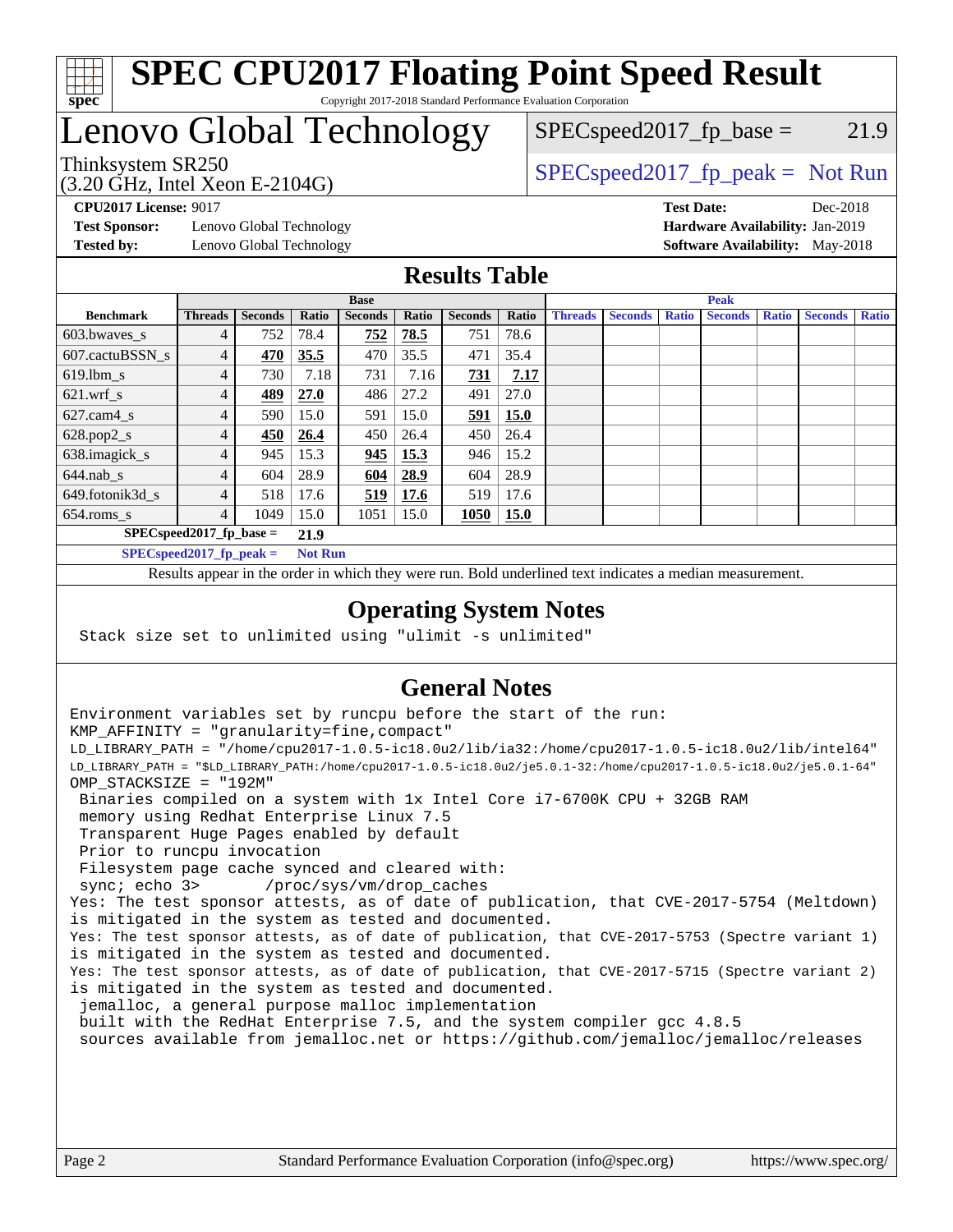|                                                                                                                       | <b>SPEC CPU2017 Floating Point Speed Result</b><br>Copyright 2017-2018 Standard Performance Evaluation Corporation<br>$spec^*$ |                                          |                                        |  |  |  |  |
|-----------------------------------------------------------------------------------------------------------------------|--------------------------------------------------------------------------------------------------------------------------------|------------------------------------------|----------------------------------------|--|--|--|--|
| Lenovo Global Technology                                                                                              |                                                                                                                                | $SPEC speed2017fp base =$                | 21.9                                   |  |  |  |  |
| Thinksystem SR250<br>$(3.20 \text{ GHz}, \text{Intel Xeon E-2104G})$                                                  |                                                                                                                                | $SPEC speed2017_fp\_peak = Not Run$      |                                        |  |  |  |  |
| <b>CPU2017 License: 9017</b>                                                                                          |                                                                                                                                | <b>Test Date:</b>                        | Dec-2018                               |  |  |  |  |
| <b>Test Sponsor:</b><br>Lenovo Global Technology                                                                      |                                                                                                                                |                                          | Hardware Availability: Jan-2019        |  |  |  |  |
| <b>Tested by:</b><br>Lenovo Global Technology                                                                         |                                                                                                                                |                                          | <b>Software Availability:</b> May-2018 |  |  |  |  |
|                                                                                                                       | <b>Platform Notes</b>                                                                                                          |                                          |                                        |  |  |  |  |
| BIOS configuration:                                                                                                   |                                                                                                                                |                                          |                                        |  |  |  |  |
| Choose Operating Mode set to Maximum Performance                                                                      |                                                                                                                                |                                          |                                        |  |  |  |  |
| Choose Operating Mode set to Custom Mode                                                                              |                                                                                                                                |                                          |                                        |  |  |  |  |
| CPU P-state Control set to Legacy                                                                                     |                                                                                                                                |                                          |                                        |  |  |  |  |
| Sysinfo program /home/cpu2017-1.0.5-ic18.0u2/bin/sysinfo                                                              |                                                                                                                                |                                          |                                        |  |  |  |  |
| Rev: r5974 of 2018-05-19 9bcde8f2999c33d61f64985e45859ea9<br>running on localhost.localdomain Mon Dec 3 13:22:46 2018 |                                                                                                                                |                                          |                                        |  |  |  |  |
|                                                                                                                       |                                                                                                                                |                                          |                                        |  |  |  |  |
| SUT (System Under Test) info as seen by some common utilities.                                                        |                                                                                                                                |                                          |                                        |  |  |  |  |
| For more information on this section, see                                                                             |                                                                                                                                |                                          |                                        |  |  |  |  |
| https://www.spec.org/cpu2017/Docs/config.html#sysinfo                                                                 |                                                                                                                                |                                          |                                        |  |  |  |  |
|                                                                                                                       |                                                                                                                                |                                          |                                        |  |  |  |  |
| From /proc/cpuinfo                                                                                                    |                                                                                                                                |                                          |                                        |  |  |  |  |
| model name : Intel(R) Xeon(R) E-2104G CPU @ 3.20GHz                                                                   |                                                                                                                                |                                          |                                        |  |  |  |  |
| "physical id"s (chips)<br>1                                                                                           |                                                                                                                                |                                          |                                        |  |  |  |  |
| 4 "processors"<br>cores, siblings (Caution: counting these is hw and system dependent. The following                  |                                                                                                                                |                                          |                                        |  |  |  |  |
| excerpts from /proc/cpuinfo might not be reliable. Use with caution.)                                                 |                                                                                                                                |                                          |                                        |  |  |  |  |
| cpu cores : 4                                                                                                         |                                                                                                                                |                                          |                                        |  |  |  |  |
| siblings : 4                                                                                                          |                                                                                                                                |                                          |                                        |  |  |  |  |
| physical 0: cores 0 1 2 3                                                                                             |                                                                                                                                |                                          |                                        |  |  |  |  |
|                                                                                                                       |                                                                                                                                |                                          |                                        |  |  |  |  |
| From 1scpu:<br>Architecture:                                                                                          | x86 64                                                                                                                         |                                          |                                        |  |  |  |  |
| $CPU$ op-mode( $s$ ):                                                                                                 | $32$ -bit, $64$ -bit                                                                                                           |                                          |                                        |  |  |  |  |
| Byte Order:                                                                                                           | Little Endian                                                                                                                  |                                          |                                        |  |  |  |  |
| CPU(s):                                                                                                               | 4                                                                                                                              |                                          |                                        |  |  |  |  |
| On-line CPU(s) list:                                                                                                  | $0 - 3$                                                                                                                        |                                          |                                        |  |  |  |  |
| Thread( $s$ ) per core:                                                                                               | 1                                                                                                                              |                                          |                                        |  |  |  |  |
| Core(s) per socket:                                                                                                   | 4                                                                                                                              |                                          |                                        |  |  |  |  |
| Socket(s):                                                                                                            | 1                                                                                                                              |                                          |                                        |  |  |  |  |
| NUMA $node(s):$                                                                                                       | 1                                                                                                                              |                                          |                                        |  |  |  |  |
| Vendor ID:<br>CPU family:                                                                                             | GenuineIntel<br>6                                                                                                              |                                          |                                        |  |  |  |  |
|                                                                                                                       |                                                                                                                                |                                          |                                        |  |  |  |  |
|                                                                                                                       |                                                                                                                                |                                          |                                        |  |  |  |  |
| Model:                                                                                                                | 158                                                                                                                            |                                          |                                        |  |  |  |  |
| Model name:<br>Stepping:                                                                                              | 10                                                                                                                             | $Intel(R) Xeon(R) E-2104G CPU @ 3.20GHz$ |                                        |  |  |  |  |
| CPU MHz:                                                                                                              | 3200.585                                                                                                                       |                                          |                                        |  |  |  |  |
| CPU max MHz:                                                                                                          | 3200.0000                                                                                                                      |                                          |                                        |  |  |  |  |
| CPU min MHz:                                                                                                          | 800.0000                                                                                                                       |                                          |                                        |  |  |  |  |
| BogoMIPS:                                                                                                             | 6384.00                                                                                                                        |                                          |                                        |  |  |  |  |
| Virtualization:                                                                                                       | $VT - x$                                                                                                                       |                                          |                                        |  |  |  |  |
| L1d cache:                                                                                                            | 32K                                                                                                                            |                                          |                                        |  |  |  |  |
| Lli cache:                                                                                                            | 32K                                                                                                                            |                                          |                                        |  |  |  |  |
| L2 cache:<br>L3 cache:                                                                                                | 256K<br>8192K                                                                                                                  |                                          |                                        |  |  |  |  |
| NUMA node0 CPU(s):                                                                                                    | $0 - 3$                                                                                                                        |                                          |                                        |  |  |  |  |
|                                                                                                                       | (Continued on next page)                                                                                                       |                                          |                                        |  |  |  |  |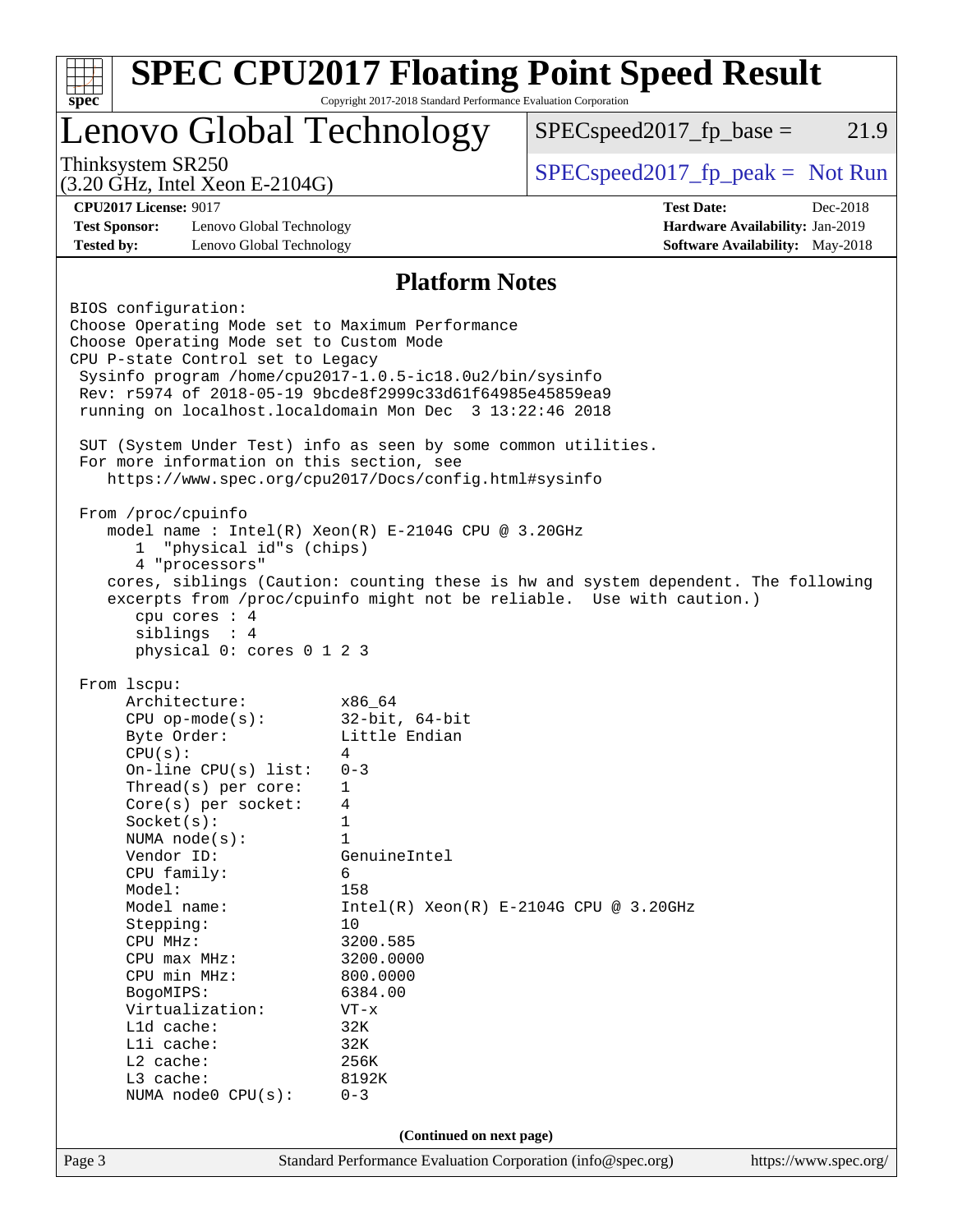| c<br>Ľ<br>۱. |  |  |  |  |  |
|--------------|--|--|--|--|--|

# **[SPEC CPU2017 Floating Point Speed Result](http://www.spec.org/auto/cpu2017/Docs/result-fields.html#SPECCPU2017FloatingPointSpeedResult)**

Copyright 2017-2018 Standard Performance Evaluation Corporation

Lenovo Global Technology

Thinksystem SR250  $SPEC speed2017$  [p\_peak = Not Run

 $SPEC speed2017_fp\_base = 21.9$ 

(3.20 GHz, Intel Xeon E-2104G)

**[CPU2017 License:](http://www.spec.org/auto/cpu2017/Docs/result-fields.html#CPU2017License)** 9017 **[Test Date:](http://www.spec.org/auto/cpu2017/Docs/result-fields.html#TestDate)** Dec-2018

**[Test Sponsor:](http://www.spec.org/auto/cpu2017/Docs/result-fields.html#TestSponsor)** Lenovo Global Technology **[Hardware Availability:](http://www.spec.org/auto/cpu2017/Docs/result-fields.html#HardwareAvailability)** Jan-2019 **[Tested by:](http://www.spec.org/auto/cpu2017/Docs/result-fields.html#Testedby)** Lenovo Global Technology **[Software Availability:](http://www.spec.org/auto/cpu2017/Docs/result-fields.html#SoftwareAvailability)** May-2018

#### **[Platform Notes \(Continued\)](http://www.spec.org/auto/cpu2017/Docs/result-fields.html#PlatformNotes)**

Flags: fpu vme de pse tsc msr pae mce cx8 apic sep mtrr pge mca cmov pat pse36 clflush dts acpi mmx fxsr sse sse2 ss ht tm pbe syscall nx pdpe1gb rdtscp lm constant\_tsc art arch\_perfmon pebs bts rep\_good nopl xtopology nonstop\_tsc aperfmperf eagerfpu pni pclmulqdq dtes64 monitor ds\_cpl vmx smx est tm2 ssse3 sdbg fma cx16 xtpr pdcm pcid sse4\_1 sse4\_2 x2apic movbe popcnt tsc\_deadline\_timer aes xsave avx f16c rdrand lahf\_lm abm 3dnowprefetch epb intel\_pt tpr\_shadow vnmi flexpriority ept vpid fsgsbase tsc\_adjust bmi1 hle avx2 smep bmi2 erms invpcid rtm mpx rdseed adx smap clflushopt xsaveopt xsavec xgetbv1 ibpb ibrs stibp dtherm arat pln pts hwp hwp\_notify hwp\_act\_window hwp\_epp spec\_ctrl intel\_stibp ssbd

 /proc/cpuinfo cache data cache size : 8192 KB

 From numactl --hardware WARNING: a numactl 'node' might or might not correspond to a physical chip. available: 1 nodes (0) node 0 cpus: 0 1 2 3 node 0 size: 65486 MB node 0 free: 62891 MB node distances: node 0 0: 10 From /proc/meminfo MemTotal: 65926976 kB HugePages\_Total: 0

Hugepagesize: 2048 kB

 From /etc/\*release\* /etc/\*version\* os-release: NAME="Red Hat Enterprise Linux Server" VERSION="7.5 (Maipo)" ID="rhel" ID\_LIKE="fedora" VARIANT="Server" VARIANT\_ID="server" VERSION\_ID="7.5" PRETTY\_NAME="Red Hat Enterprise Linux Server 7.5 (Maipo)" redhat-release: Red Hat Enterprise Linux Server release 7.5 (Maipo) system-release: Red Hat Enterprise Linux Server release 7.5 (Maipo) system-release-cpe: cpe:/o:redhat:enterprise\_linux:7.5:ga:server

uname -a:

 Linux localhost.localdomain 3.10.0-862.3.2.el7.x86\_64 #1 SMP Tue May 15 18:22:15 EDT 2018 x86\_64 x86\_64 x86\_64 GNU/Linux

Kernel self-reported vulnerability status:

**(Continued on next page)**

| Page 4 | Standard Performance Evaluation Corporation (info@spec.org) | https://www.spec.org/ |
|--------|-------------------------------------------------------------|-----------------------|
|--------|-------------------------------------------------------------|-----------------------|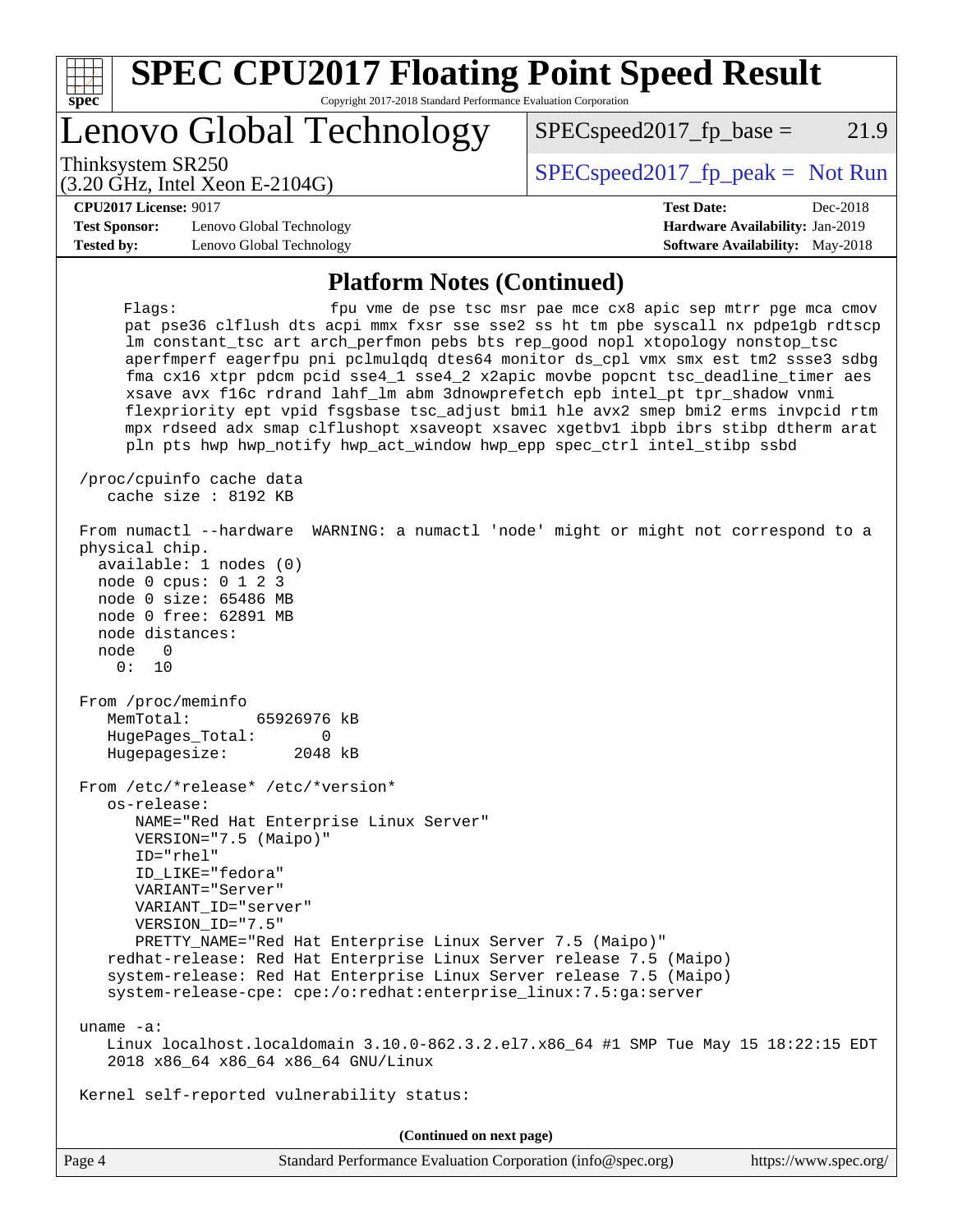

### **[SPEC CPU2017 Floating Point Speed Result](http://www.spec.org/auto/cpu2017/Docs/result-fields.html#SPECCPU2017FloatingPointSpeedResult)** Copyright 2017-2018 Standard Performance Evaluation Corporation

Lenovo Global Technology

 $SPEC speed2017_fp\_base = 21.9$ 

(3.20 GHz, Intel Xeon E-2104G)

Thinksystem SR250  $SPEC speed2017$  [p\_peak = Not Run

**[Test Sponsor:](http://www.spec.org/auto/cpu2017/Docs/result-fields.html#TestSponsor)** Lenovo Global Technology **[Hardware Availability:](http://www.spec.org/auto/cpu2017/Docs/result-fields.html#HardwareAvailability)** Jan-2019 **[Tested by:](http://www.spec.org/auto/cpu2017/Docs/result-fields.html#Testedby)** Lenovo Global Technology **[Software Availability:](http://www.spec.org/auto/cpu2017/Docs/result-fields.html#SoftwareAvailability)** May-2018

**[CPU2017 License:](http://www.spec.org/auto/cpu2017/Docs/result-fields.html#CPU2017License)** 9017 **[Test Date:](http://www.spec.org/auto/cpu2017/Docs/result-fields.html#TestDate)** Dec-2018

#### **[Platform Notes \(Continued\)](http://www.spec.org/auto/cpu2017/Docs/result-fields.html#PlatformNotes)**

 CVE-2017-5754 (Meltdown): Mitigation: PTI CVE-2017-5753 (Spectre variant 1): Mitigation: Load fences CVE-2017-5715 (Spectre variant 2): Mitigation: IBRS (kernel)

run-level 3 Dec 3 10:02

 SPEC is set to: /home/cpu2017-1.0.5-ic18.0u2 Filesystem Type Size Used Avail Use% Mounted on /dev/sda2 xfs 365G 6.4G 359G 2% /home

 Additional information from dmidecode follows. WARNING: Use caution when you interpret this section. The 'dmidecode' program reads system data which is "intended to allow hardware to be accurately determined", but the intent may not be met, as there are frequent changes to hardware, firmware, and the "DMTF SMBIOS" standard. BIOS Lenovo -[ISE105G-1.01]- 10/25/2018

 Memory: 4x Micron 18ASF2G72AZ-2G6D1 16 GB 2 rank 2666

(End of data from sysinfo program)

### **[Compiler Version Notes](http://www.spec.org/auto/cpu2017/Docs/result-fields.html#CompilerVersionNotes)**

| Page 5                                                     |                                                                 | Standard Performance Evaluation Corporation (info@spec.org) | https://www.spec.org/ |  |
|------------------------------------------------------------|-----------------------------------------------------------------|-------------------------------------------------------------|-----------------------|--|
| (Continued on next page)                                   |                                                                 |                                                             |                       |  |
| ifort (IFORT) 18.0.2 20180210                              | Copyright (C) 1985-2018 Intel Corporation. All rights reserved. |                                                             |                       |  |
| FC                                                         | 603.bwaves $s(base)$ 649.fotonik3d $s(base)$ 654.roms $s(base)$ |                                                             |                       |  |
|                                                            | Copyright (C) 1985-2018 Intel Corporation. All rights reserved. |                                                             |                       |  |
| icc (ICC) 18.0.2 20180210<br>ifort (IFORT) 18.0.2 20180210 | Copyright (C) 1985-2018 Intel Corporation. All rights reserved. |                                                             |                       |  |
| icpc (ICC) 18.0.2 20180210                                 | Copyright (C) 1985-2018 Intel Corporation. All rights reserved. |                                                             |                       |  |
| FC 607.cactuBSSN s(base)                                   |                                                                 |                                                             |                       |  |
| icc (ICC) 18.0.2 20180210                                  | Copyright (C) 1985-2018 Intel Corporation. All rights reserved. |                                                             |                       |  |
| CC                                                         | 619.1bm_s(base) 638.imagick_s(base) 644.nab_s(base)             |                                                             |                       |  |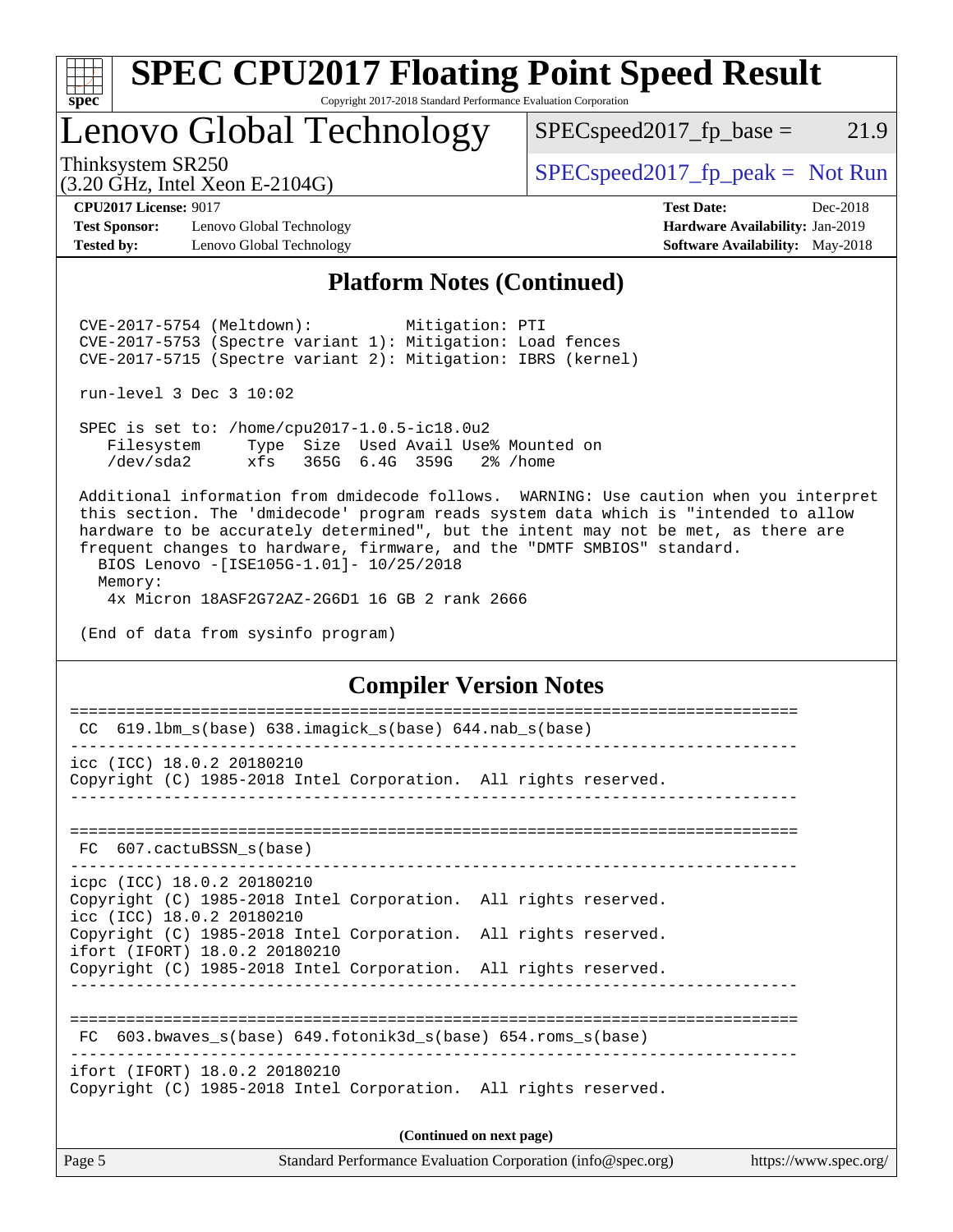

# **[SPEC CPU2017 Floating Point Speed Result](http://www.spec.org/auto/cpu2017/Docs/result-fields.html#SPECCPU2017FloatingPointSpeedResult)**

Copyright 2017-2018 Standard Performance Evaluation Corporation

## Lenovo Global Technology

 $SPEC speed2017_fp\_base = 21.9$ 

(3.20 GHz, Intel Xeon E-2104G)

Thinksystem SR250  $SPEC speed2017$  [p\_peak = Not Run

**[Test Sponsor:](http://www.spec.org/auto/cpu2017/Docs/result-fields.html#TestSponsor)** Lenovo Global Technology **[Hardware Availability:](http://www.spec.org/auto/cpu2017/Docs/result-fields.html#HardwareAvailability)** Jan-2019 **[Tested by:](http://www.spec.org/auto/cpu2017/Docs/result-fields.html#Testedby)** Lenovo Global Technology **[Software Availability:](http://www.spec.org/auto/cpu2017/Docs/result-fields.html#SoftwareAvailability)** May-2018

**[CPU2017 License:](http://www.spec.org/auto/cpu2017/Docs/result-fields.html#CPU2017License)** 9017 **[Test Date:](http://www.spec.org/auto/cpu2017/Docs/result-fields.html#TestDate)** Dec-2018

### **[Compiler Version Notes \(Continued\)](http://www.spec.org/auto/cpu2017/Docs/result-fields.html#CompilerVersionNotes)**

------------------------------------------------------------------------------

```
==============================================================================
CC 621.wrf_s(base) 627.cam4_s(base) 628.pop2_s(base)
```
------------------------------------------------------------------------------

ifort (IFORT) 18.0.2 20180210 Copyright (C) 1985-2018 Intel Corporation. All rights reserved.

icc (ICC) 18.0.2 20180210

Copyright (C) 1985-2018 Intel Corporation. All rights reserved.

------------------------------------------------------------------------------

### **[Base Compiler Invocation](http://www.spec.org/auto/cpu2017/Docs/result-fields.html#BaseCompilerInvocation)**

[C benchmarks](http://www.spec.org/auto/cpu2017/Docs/result-fields.html#Cbenchmarks): [icc -m64 -std=c11](http://www.spec.org/cpu2017/results/res2018q4/cpu2017-20181210-10103.flags.html#user_CCbase_intel_icc_64bit_c11_33ee0cdaae7deeeab2a9725423ba97205ce30f63b9926c2519791662299b76a0318f32ddfffdc46587804de3178b4f9328c46fa7c2b0cd779d7a61945c91cd35)

[Fortran benchmarks](http://www.spec.org/auto/cpu2017/Docs/result-fields.html#Fortranbenchmarks): [ifort -m64](http://www.spec.org/cpu2017/results/res2018q4/cpu2017-20181210-10103.flags.html#user_FCbase_intel_ifort_64bit_24f2bb282fbaeffd6157abe4f878425411749daecae9a33200eee2bee2fe76f3b89351d69a8130dd5949958ce389cf37ff59a95e7a40d588e8d3a57e0c3fd751)

[Benchmarks using both Fortran and C](http://www.spec.org/auto/cpu2017/Docs/result-fields.html#BenchmarksusingbothFortranandC): [ifort -m64](http://www.spec.org/cpu2017/results/res2018q4/cpu2017-20181210-10103.flags.html#user_CC_FCbase_intel_ifort_64bit_24f2bb282fbaeffd6157abe4f878425411749daecae9a33200eee2bee2fe76f3b89351d69a8130dd5949958ce389cf37ff59a95e7a40d588e8d3a57e0c3fd751) [icc -m64 -std=c11](http://www.spec.org/cpu2017/results/res2018q4/cpu2017-20181210-10103.flags.html#user_CC_FCbase_intel_icc_64bit_c11_33ee0cdaae7deeeab2a9725423ba97205ce30f63b9926c2519791662299b76a0318f32ddfffdc46587804de3178b4f9328c46fa7c2b0cd779d7a61945c91cd35)

[Benchmarks using Fortran, C, and C++:](http://www.spec.org/auto/cpu2017/Docs/result-fields.html#BenchmarksusingFortranCandCXX) [icpc -m64](http://www.spec.org/cpu2017/results/res2018q4/cpu2017-20181210-10103.flags.html#user_CC_CXX_FCbase_intel_icpc_64bit_4ecb2543ae3f1412ef961e0650ca070fec7b7afdcd6ed48761b84423119d1bf6bdf5cad15b44d48e7256388bc77273b966e5eb805aefd121eb22e9299b2ec9d9) [icc -m64 -std=c11](http://www.spec.org/cpu2017/results/res2018q4/cpu2017-20181210-10103.flags.html#user_CC_CXX_FCbase_intel_icc_64bit_c11_33ee0cdaae7deeeab2a9725423ba97205ce30f63b9926c2519791662299b76a0318f32ddfffdc46587804de3178b4f9328c46fa7c2b0cd779d7a61945c91cd35) [ifort -m64](http://www.spec.org/cpu2017/results/res2018q4/cpu2017-20181210-10103.flags.html#user_CC_CXX_FCbase_intel_ifort_64bit_24f2bb282fbaeffd6157abe4f878425411749daecae9a33200eee2bee2fe76f3b89351d69a8130dd5949958ce389cf37ff59a95e7a40d588e8d3a57e0c3fd751)

### **[Base Portability Flags](http://www.spec.org/auto/cpu2017/Docs/result-fields.html#BasePortabilityFlags)**

 603.bwaves\_s: [-DSPEC\\_LP64](http://www.spec.org/cpu2017/results/res2018q4/cpu2017-20181210-10103.flags.html#suite_basePORTABILITY603_bwaves_s_DSPEC_LP64) 607.cactuBSSN\_s: [-DSPEC\\_LP64](http://www.spec.org/cpu2017/results/res2018q4/cpu2017-20181210-10103.flags.html#suite_basePORTABILITY607_cactuBSSN_s_DSPEC_LP64) 619.lbm\_s: [-DSPEC\\_LP64](http://www.spec.org/cpu2017/results/res2018q4/cpu2017-20181210-10103.flags.html#suite_basePORTABILITY619_lbm_s_DSPEC_LP64) 621.wrf\_s: [-DSPEC\\_LP64](http://www.spec.org/cpu2017/results/res2018q4/cpu2017-20181210-10103.flags.html#suite_basePORTABILITY621_wrf_s_DSPEC_LP64) [-DSPEC\\_CASE\\_FLAG](http://www.spec.org/cpu2017/results/res2018q4/cpu2017-20181210-10103.flags.html#b621.wrf_s_baseCPORTABILITY_DSPEC_CASE_FLAG) [-convert big\\_endian](http://www.spec.org/cpu2017/results/res2018q4/cpu2017-20181210-10103.flags.html#user_baseFPORTABILITY621_wrf_s_convert_big_endian_c3194028bc08c63ac5d04de18c48ce6d347e4e562e8892b8bdbdc0214820426deb8554edfa529a3fb25a586e65a3d812c835984020483e7e73212c4d31a38223) 627.cam4\_s: [-DSPEC\\_LP64](http://www.spec.org/cpu2017/results/res2018q4/cpu2017-20181210-10103.flags.html#suite_basePORTABILITY627_cam4_s_DSPEC_LP64) [-DSPEC\\_CASE\\_FLAG](http://www.spec.org/cpu2017/results/res2018q4/cpu2017-20181210-10103.flags.html#b627.cam4_s_baseCPORTABILITY_DSPEC_CASE_FLAG) 628.pop2\_s: [-DSPEC\\_LP64](http://www.spec.org/cpu2017/results/res2018q4/cpu2017-20181210-10103.flags.html#suite_basePORTABILITY628_pop2_s_DSPEC_LP64) [-DSPEC\\_CASE\\_FLAG](http://www.spec.org/cpu2017/results/res2018q4/cpu2017-20181210-10103.flags.html#b628.pop2_s_baseCPORTABILITY_DSPEC_CASE_FLAG) [-convert big\\_endian](http://www.spec.org/cpu2017/results/res2018q4/cpu2017-20181210-10103.flags.html#user_baseFPORTABILITY628_pop2_s_convert_big_endian_c3194028bc08c63ac5d04de18c48ce6d347e4e562e8892b8bdbdc0214820426deb8554edfa529a3fb25a586e65a3d812c835984020483e7e73212c4d31a38223) [-assume byterecl](http://www.spec.org/cpu2017/results/res2018q4/cpu2017-20181210-10103.flags.html#user_baseFPORTABILITY628_pop2_s_assume_byterecl_7e47d18b9513cf18525430bbf0f2177aa9bf368bc7a059c09b2c06a34b53bd3447c950d3f8d6c70e3faf3a05c8557d66a5798b567902e8849adc142926523472) 638.imagick\_s: [-DSPEC\\_LP64](http://www.spec.org/cpu2017/results/res2018q4/cpu2017-20181210-10103.flags.html#suite_basePORTABILITY638_imagick_s_DSPEC_LP64) 644.nab\_s: [-DSPEC\\_LP64](http://www.spec.org/cpu2017/results/res2018q4/cpu2017-20181210-10103.flags.html#suite_basePORTABILITY644_nab_s_DSPEC_LP64) 649.fotonik3d\_s: [-DSPEC\\_LP64](http://www.spec.org/cpu2017/results/res2018q4/cpu2017-20181210-10103.flags.html#suite_basePORTABILITY649_fotonik3d_s_DSPEC_LP64) 654.roms\_s: [-DSPEC\\_LP64](http://www.spec.org/cpu2017/results/res2018q4/cpu2017-20181210-10103.flags.html#suite_basePORTABILITY654_roms_s_DSPEC_LP64)